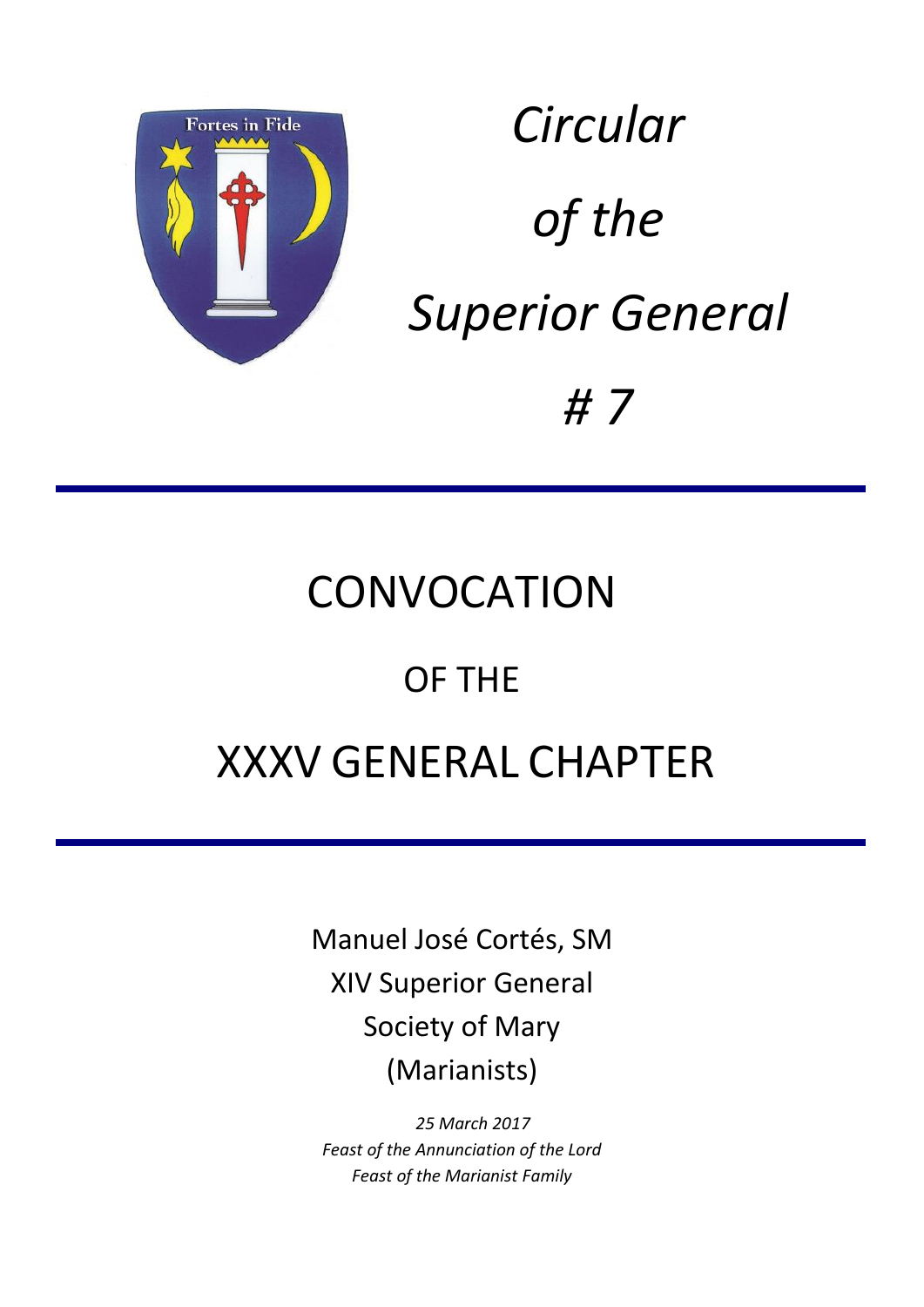*Manuel J. Cortés, SM - CIRCULAR #7 - p.* 2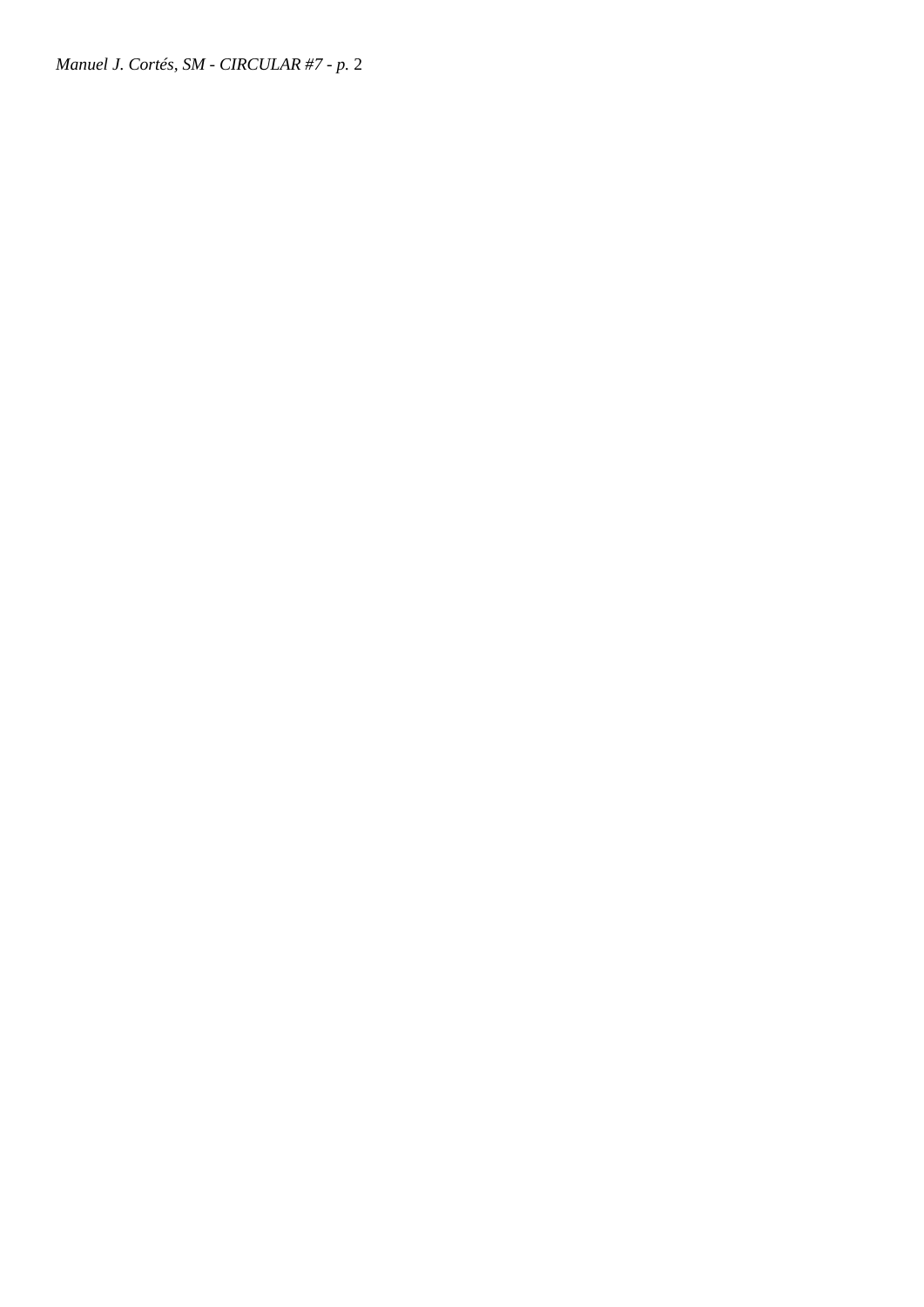### **CONVOCATION** of the XXXV GENERAL CHAPTER

#### Dear Brothers,

With this *Circular*, in accordance with Article 7.26 of the *Rule of Life*, I officially convoke the Thirty-Fifth General Chapter of the Society of Mary, which will take place at the General Administration, Via Latina 22, beginning on the afternoon of Sunday, July 8, 2018.

The *Rule of Life*, in Article 93, reminds us that the "General Chapter, held at least once every six years, is the highest authority of the Society. It determines policies and objectives for the entire Society and elects the Superior General and the members of the General Council. Its purpose is to ensure fidelity to the spirit of our foundation, as well as continuing adaptation to the needs of each age." It has both legislative and evaluative functions, described in Articles 7.24 and 7.25, which assign duties to all religious and all communities of the Society.

It is, therefore, as always, an event of capital importance for our life and our mission, for which already from this moment onward, we must ask the Spirit to shed light upon, as well as call upon the help and the special accompaniment of Mary.

#### Theme of the Chapter

Every General Chapter is an opportunity for each member and each community of the Society to evaluate their own life and discern what the Lord wants of us at this moment of our history. Therefore, one must be open to the inspiration of the Spirit by means of the concerns and questions manifested by the brothers.

In this case, by the expressed wishes of the General Leadership Assembly of July 2015, keeping in mind that we find ourselves in the midst of our bicentennial celebration, the whole Society of Mary is evaluating and discerning its life and its mission according to a plan outlined on September 12, 2016. On that date, I wrote a letter, calling upon all brothers and communities to participate in the aforementioned plan and proposing a timetable for its implementation. I concluded by calling for responsible participation, being aware of the importance of the present moment for the future: *we have a very important task ahead, which can bring significant fruit to our life and our Marianist mission for the future. Everything depends on the seriousness, the enthusiasm and the commitment that we, each and every one of us, devote to this task. Let us help each other. And, above all, let us ask for the help of the Spirit and the accompaniment of Mary. Collecting the witness of the two hundred years of history of the Company, let us see ourselves as "other Chaminades," heirs of his courage and his commitment to the gospel.*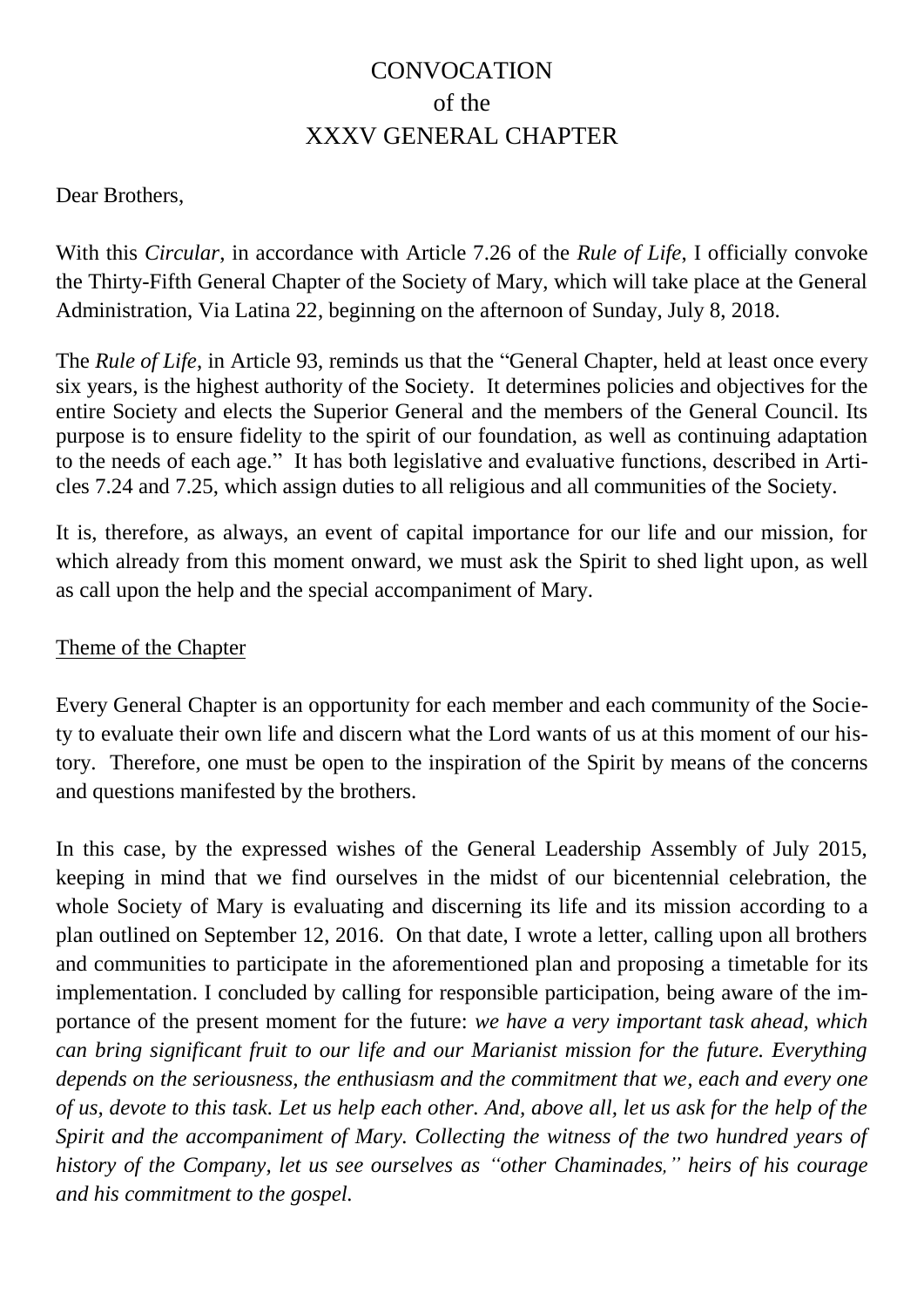I know that throughout the world, we are working in this direction. We look forward to the arrival of the conclusive proposals for this task by June 30 of this year. These proposals, by means of the *Lineamenta*, will inspire the reflection at the next General Chapter and motivate its decisions.

#### Preparatory Commission

Later, and after knowing the result of the elections to the Chapter, I will proceed to the appointment of the Preparatory Commission of the same, following the norms established in *Rule of Life*, Article 7.27. Its function, as indicated in the same article, will be " to prepare for the Chapter, to examine propositions received from members of the Society, and to make the necessary material arrangements to allow for the proper functioning of the Chapter."

Once constituted, the Commission take up the *Lineamenta* elements gathered from the different Units and prepare, in agreement with the Chapter members, the agenda of the Chapter. Likewise, it will be in charge of giving the pertinent instructions on the sending of the motions that the brothers consider opportune, as well as the other practical indications necessary.

#### Composition of the Chapter

The composition of the Chapter is determined by the *Rule of Life*, Articles 7.30-7.35. According to the criteria established therein, the distribution of Chapter members in the 2018 General Chapter will be as follows:

| UNITS $/$ # of members | <b>CAPITULANTS</b>          |           |           |                |  |
|------------------------|-----------------------------|-----------|-----------|----------------|--|
|                        | By<br>Right                 | Elected   |           |                |  |
|                        |                             | Religious | Lay       | <b>TOTAL</b>   |  |
|                        |                             | Priests   | Religious |                |  |
| Argentina $/ 13$       |                             |           |           |                |  |
| Canada / 18            |                             |           |           |                |  |
| Chile $/22$            |                             |           |           |                |  |
| Colombia-Ecuador / 29  |                             |           |           |                |  |
| Ivory Coast / 35       |                             |           |           |                |  |
| Eastern Africa / 53    |                             |           |           | $\mathfrak{D}$ |  |
| Spain $/$ 188          | $\mathcal{D}_{\mathcal{L}}$ |           |           |                |  |
| France / 91            |                             |           |           | $\overline{2}$ |  |
| India $/ 88$           |                             |           |           | $\overline{2}$ |  |